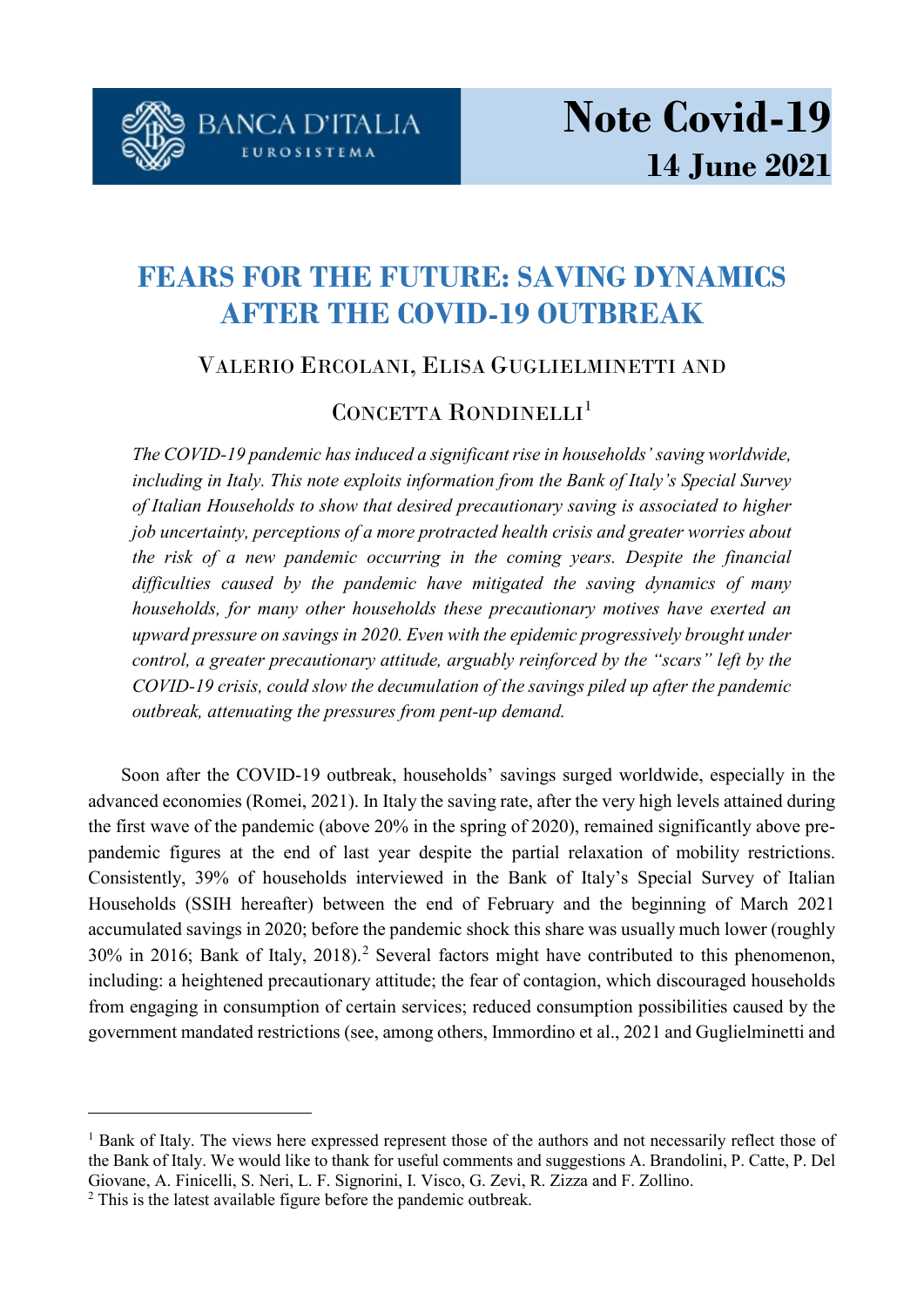$\overline{a}$ 

Rondinelli, 2021 for the case of Italy; Ercolani 2020a for the US; Dossche M. and S. Zlatanos, 2020, for the euro area).

As the pandemic is progressively brought under control, also with the crucial help of vaccines, an important and highly debated issue regards the prospects of savings and consumption in the nearer and more distant future (see, among others, Bilbie et al. 2021). In Italy, for example, the information contained in the SSIH may suggest that some households could maintain a precautionary attitude. First, between the end of February and the start of March, roughly two thirds of the households thought that the current health crisis would have been resolved by the end of 2022 and the rest saw it continuing at least until 2023. Secondly, on average, households assigned a probability of roughly 50% to the chance of experiencing another pandemic in the next ten years, [3](#page-1-0) quite a large figure if compared with the evidence available so far. [4](#page-1-1) Finally, about half of the households foresaw a worsening of the general economic situation and of the labor market in the next 12 months.<sup>[5](#page-1-2)</sup> In addition to macroeconomic conditions, individual circumstances may affect saving intentions and possibilities as well: more than 25% of households claimed that they had difficulty in making ends meet;<sup>[6](#page-1-3)</sup> roughly 25% saw their financial situation worsening after the pandemic;<sup>[7](#page-1-4)</sup> almost one fourth of household heads judged their own employment situation or that of a family member as uncertain.<sup>[8](#page-1-5)</sup> These last factors are partly interconnected: half of those facing an uncertain employment situation were also experiencing financial difficulties.

Some of the abovementioned variables actually correlate with the desired saving that households would have accumulated to protect themselves against contingencies, such as uncertainty about future income or unexpected health shocks.<sup>[9](#page-1-6)</sup> Figure 1 shows that, on average, desired precautionary saving is significantly higher for those who believed that the health emergency would have lasted beyond 2022, as compared to those expecting an earlier end. Further, those attaching a probability higher

<span id="page-1-0"></span><sup>&</sup>lt;sup>3</sup> Households have been asked the following question: "In your opinion, what is the probability that a new pandemic event will occur in the next 10 years?".

<span id="page-1-1"></span> $4$  By rough calculations, this figure would imply a 5% probability per year for a new pandemic event. This frequency looks high if compared to those extrapolated in other studies. For example, as discussed in Sandman (2007), since the  $18<sup>th</sup>$  century there have been 9-10 pandemics (excluding Covid-19), implying a probability of a pandemic of roughly 3% per year. Further, Martin and Pindyck (2021) calibrate their epidemic model for two different scenarios: a low- and a high-risk one in which on average the annual probability of a pandemic is 2% and 4%, respectively.

<span id="page-1-2"></span><sup>&</sup>lt;sup>5</sup> Although still high, the share of households with pessimistic expectations about the evolution of the economy and of the labor market has been improving compared to the previous waves of SSIH, conducted since April 2020.

<span id="page-1-3"></span><sup>6</sup> According to data from the Bank of Italy Survey on Household Income and Wealth (SHIW), the percentage of households at risk of poverty in income and liquid wealth attained 19.5% in 2016 (Bank of Italy, 2018; Gambacorta et al, 2020), around the same order of magnitude of the percentage of *hand-to-mouth* households – i.e. holding little or no liquid wealth – estimated by Kaplan et al. (2014).

<span id="page-1-4"></span><sup>&</sup>lt;sup>7</sup> The question was asked with reference both to a household's current situation and to that prior to the COVID-19 crisis.

<span id="page-1-5"></span> $8$  The individual measure of uncertainty is a dummy variable equal to one if the self-reported probability of (i) losing the job is higher than 25% for employed household members and (ii) finding a job is lower than 25% for unemployed individuals. As expected, the share of uncertain households is higher among households whose head is self-employed or unemployed; for the employees, this share increases with the instability of the contract.

<span id="page-1-6"></span><sup>9</sup> The question in the survey is: "Approximately, how much should your household put aside for unexpected events, e.g. health problems or other emergencies?".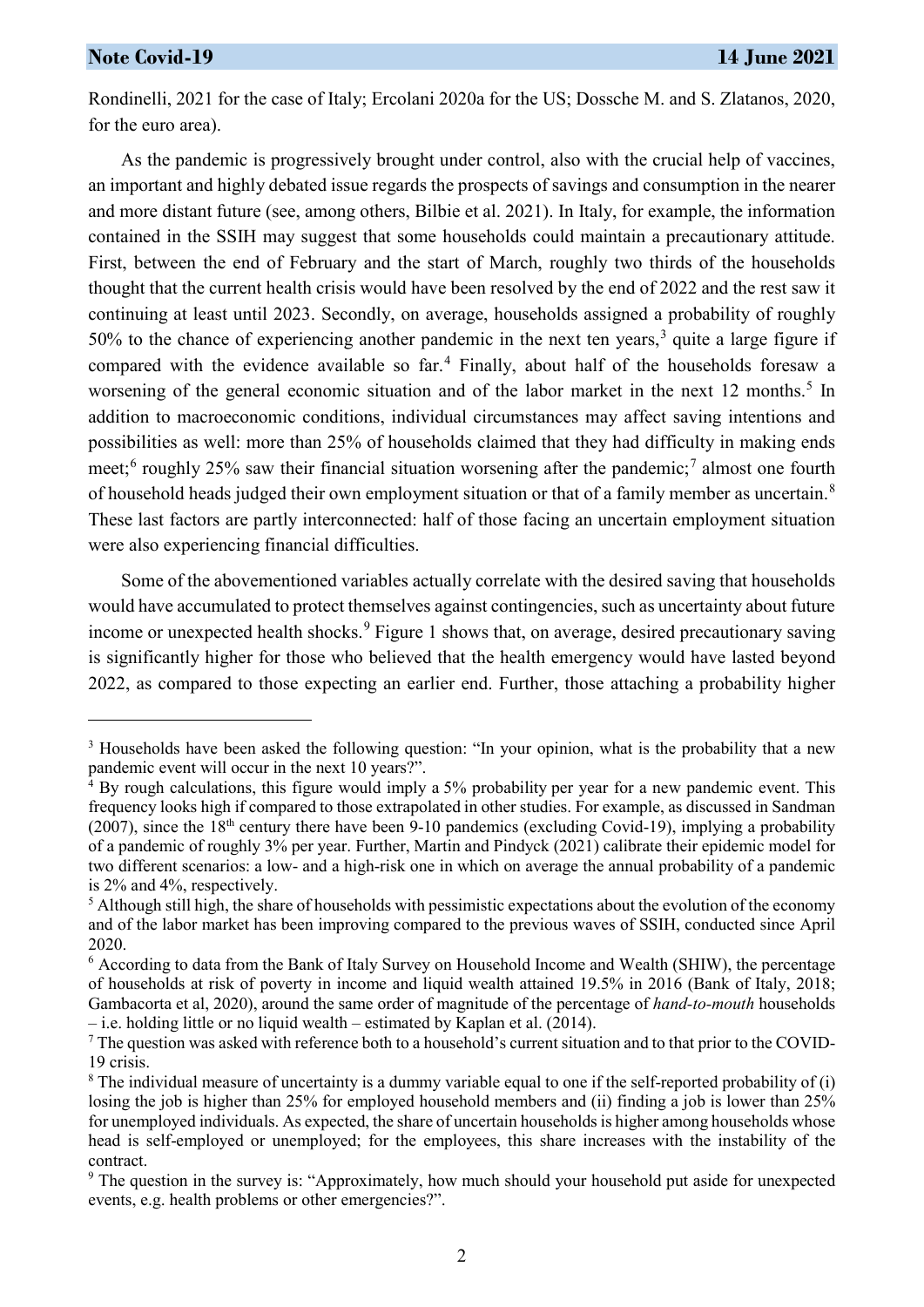#### **Note Covid-19 14 June 2021**

than 75% to a new pandemic event occurring in the next ten years reported a significantly higher level of precautionary saving. In contrast, differing perceptions on the macroeconomic outlook were not clearly associated to desired precautionary saving levels.

Regarding individual conditions, both households reporting their own employment situation as uncertain and those claiming to make ends meet with difficulty declared a desired precautionary saving significantly higher than the rest of the households (Figure 1). If we consider that households declaring financial difficulties may be liquidity- or credit-constrained, these results can be rationalized by the theoretical literature, in particular with the class of incomplete-markets models *à la* Huggett (1993), where the presence of binding credit constraints generates precautionary savings. When agents face a credit constraint, they fear adverse income shocks that would push them towards the constraint itself, a place where they cannot smooth consumption anymore. In order to avoid that, they tend to accumulate saving (for more details, see Ercolani, 2016 and references therein).



Figure 1: Italian households' desired precautionary saving: breakdown by expectations and financial situation

Notes: \*p<0.1, \*\*p<0.05, \*\*\*p<0.01. Stars denote the significance of the test of equal means between the two groups within each survey question listed on the x-axis.

To investigate the extent to which actual savings in 2020 is associated to the desired precautionary saving, we recall a standard saving regression as in Mody *et al.* (2012), where the saving rate is explained by measures of income, wealth and proxies for precautionary savings. Our data allow us to estimate the following probit model:

$$
P(s_i = 1) = f(y_i, w_i, \text{prec}_i), \qquad (1)
$$

**Source**: our calculation from Wave 4 of the SSIH (February-March 2021). The desired level of precautionary savings is divided by the OECD equivalence scale, that attributes a coefficient of 1 to the first adult in the family, 0.5 to additional family members who are at least 14 years old and 0.3 to those younger than 14.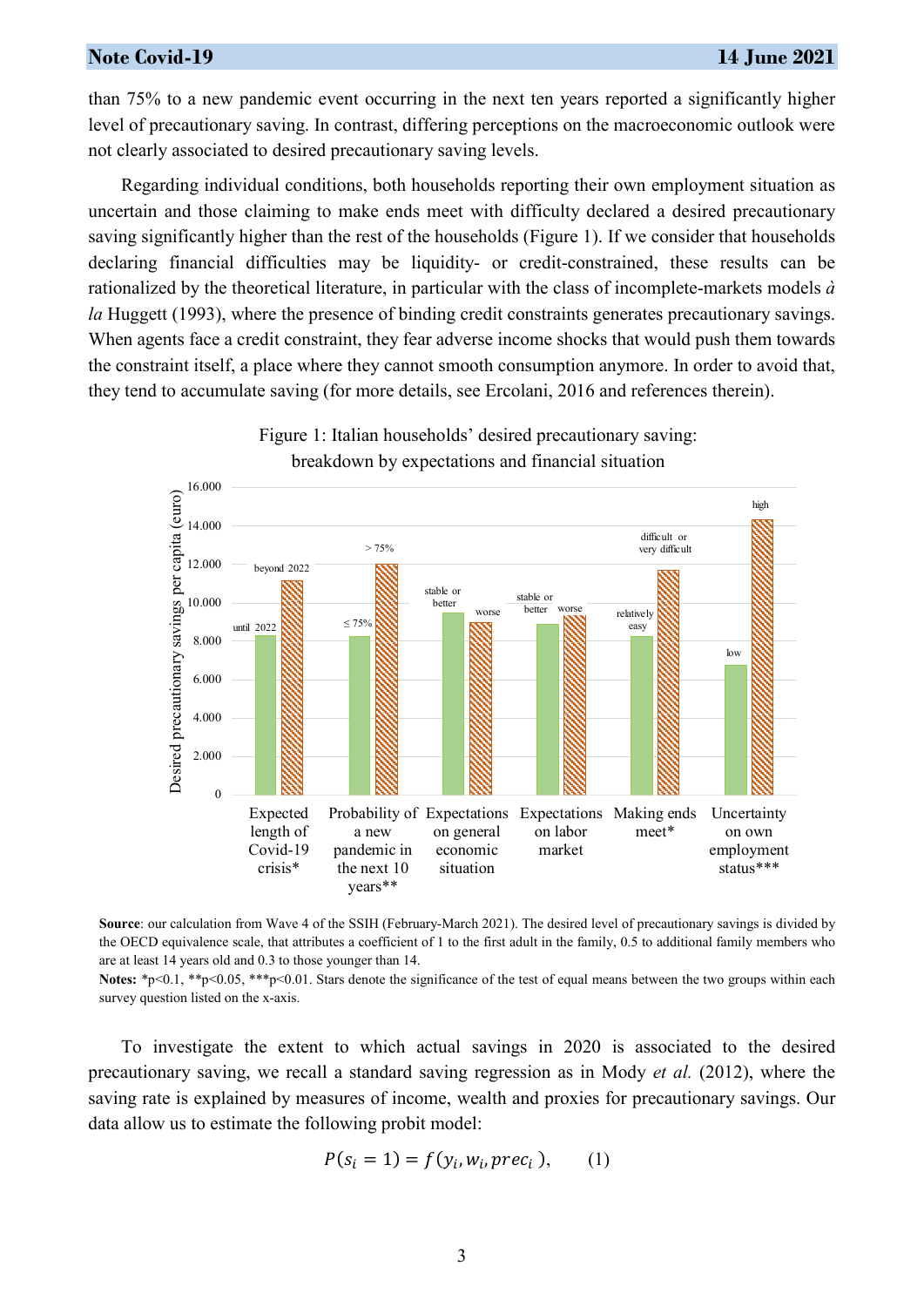#### **Note Covid-19 14 June 2021**

where  $s_i$  is an indicator taking value of 1 if household *i* has saved in 2020, and zero otherwise;  $P(s_i = 1)$  is therefore the associated probability. Further,  $y_i$  is the quartile of the self-reported net monthly income,  $w_i$  is a proxy for the financial situation, i.e. the difficulty in making ends meet, and  $prec_i$  is the abovementioned desired precautionary saving.

|                                                | Saving in   | Saving in   | Saving in   |
|------------------------------------------------|-------------|-------------|-------------|
|                                                | 2020        | 2020        | 2020        |
|                                                | (1)         | (2)         | (3)         |
|                                                |             |             |             |
| Making ends meet (difficult or very difficult) | $-0.312***$ | $-0.313***$ | $-0.300***$ |
|                                                | [0.0246]    | [0.0245]    | [0.0257]    |
| Net monthly income: 2nd quartile               | $0.0729*$   | $0.0689*$   | $0.0709*$   |
|                                                | [0.0400]    | [0.0402]    | [0.0403]    |
| Net monthly income: 3rd quartile               | $0.162***$  | $0.158***$  | $0.157***$  |
|                                                | [0.0385]    | [0.0380]    | [0.0379]    |
| Net monthly income: 4th quartile               | $0.304***$  | $0.305***$  | $0.301***$  |
|                                                | [0.0389]    | [0.0379]    | [0.0380]    |
| Precautionary saving: 2nd quartile             | $-0.0345$   |             |             |
|                                                | [0.0377]    |             |             |
| Precautionary saving: 3rd quartile             | 0.0158      |             |             |
|                                                | [0.0368]    |             |             |
| Precautionary saving: 4th quartile             | $0.0721*$   |             |             |
|                                                | [0.0390]    |             |             |
| High precautionary saving                      |             | $0.0791***$ | $0.0808***$ |
|                                                |             | [0.0304]    | [0.0301]    |
| Fear of contagion                              |             |             | $0.0527**$  |
|                                                |             |             | [0.0263]    |
| Government mandated restrictions               |             |             | 0.0367      |
|                                                |             |             | [0.0263]    |
|                                                |             |             |             |
| Average probability                            | 0.37        | 0.37        | 0.37        |
| Observations                                   | 2519        | 2519        | 2519        |
| Pseudo R2                                      | 0.14        | 0.14        | 0.14        |

Table 1: The determinants of savings in 2020

**Source**: our calculation from Wave 4 of the SSIH (February-March 2021).

 $\overline{a}$ 

**Notes:** Marginal effects. \*p<0.1, \*\*p<0.05, \*\*\*p<0.01. Quartiles of the equivalised net income. 'High precautionary saving' is a dummy variable equal to one for households with a desired level of equivalised precautionary savings higher than the fourth quartile of its distribution. 'Fear of contagion' and 'Government mandated restrictions' are dummy variables that take value of 1 if the score that the respondent assigns to that motivation for cutting consumption expenditures in the following three months is higher than the median score. The equivalised net income and precautionary savings are obtained using the OECD equivalence scale that attributes a coefficient of 1 to the first adult in the family, 0.5 to additional family members who are at least 14 years old and 0.3 to those younger than 14.

The effect of income is positive and significant, and stronger for higher levels of income (Table 1).<sup>[10](#page-3-0)</sup> Households with difficulties in making ends meet are about 30 percentage points less likely to have accumulated savings in 2020, which compares to an average predicted probability of 37%; hence

<span id="page-3-0"></span><sup>&</sup>lt;sup>10</sup> Mody *et al.* (2012) use the expected income growth one-year ahead in their saving regression. In the equation of the determinants of saving in 2020 we also control for an indicator taking the value of 1 if a household expects a positive growth for its income in 2021 and zero otherwise; the associated coefficient is not statistically different from zero.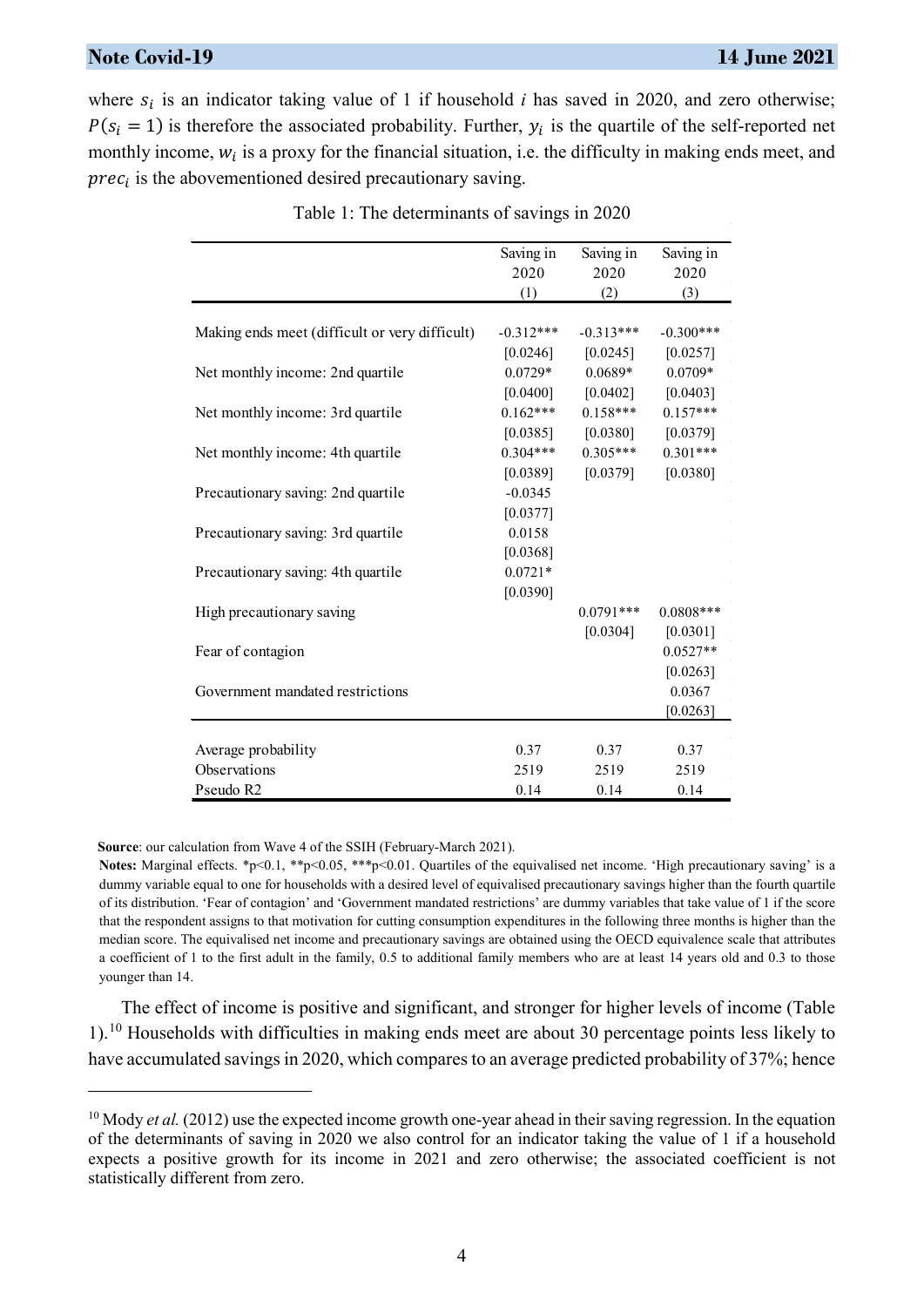#### **Note Covid-19 14 June 2021**

 $\overline{a}$ 

for this category of households the predicted probability of having saved in 2020 reduces to about 7%. [11](#page-4-0) Households with high desired precautionary savings (i.e. in the fourth quartile) have a higher probability of reporting positive savings in 2020. In particular, for this category of households the probability of having saved in 2020 is about 8 percentage points higher than the rest of the population. These results are robust to the inclusion of dummy variables which capture additional motivations that may prevent some expenditures and induce forced savings, such as the fear of contagion and government mandated restrictions (Table 1, column 3).<sup>[12](#page-4-1)</sup>

This evidence suggests that several factors sustained saving in 2020, while a tension emerged. On the one hand, there is a group of households – those with financial difficulties – who desired to accumulate (precautionary) saving, but had no resources to do so; this likely contributed to curb the actual saving dynamics. On the other hand, precautionary motives may have exerted an upward pressure on savings for those not in financial difficulties. While the behaviors of these two groups of households suggest that saving dynamics are shaped by contrasting forces, they both point to reduced consumption growth and moderate pressures from pent-up demand (see Guglielminetti and Rondinelli, 2021).

Heightened precautionary attitudes could signal the emergence of "scarring effects": consumers who live through periods of high unemployment or marked financial turbulence may remain pessimistic about the economic situation and hence accumulate more savings (see, among others, Malmendier and Sheng Shen, 2021). The COVID-19 pandemic could indeed leave persistent scars on the public's perceptions; for example, 85% of the households in the SSIH declare that the outbreak of COVID-19 has raised their perception about the risk of a new epidemic occurring in the next ten years.<sup>[13](#page-4-2)</sup>

All in all, our analysis suggests that the pandemic and its scars have reinforced households' precautionary attitudes; this could slow the decumulation of the savings piled up in 2020, at least for households without financial difficulties. Indeed, this seems consistent with some information taken directly from the SSIH; the share of households who will expect to save in 2021 is roughly 45%, 6 percentage points above the share of those that actually saved in 2020.

Policies aimed at reducing actual and perceived health and economic risk would be particularly welcome in the current context. Making national health system more resilient to pandemics, and more generally strengthening their quality, in Italy as well as in other countries, would not only save future lives but could also mitigate the households' precautionary attitudes, favoring the post-crisis recovery (see Ercolani, 2020b and 2021 for more details). Moreover, in order to attenuate the uncertainty

<span id="page-4-0"></span><sup>&</sup>lt;sup>11</sup> In interpreting this figure, one should consider that the survey question regarding the difficulty in making ends meet captures a qualitative perception about the household's economic situation rather than a quantitative assessment of the actual resources available. Moreover, households' assessments about their financial difficulties refer to the moment of the interview; since in most cases their situation has worsened during the course of the pandemic, it is still possible that the infra-annual income dynamics allowed them to accumulate savings in 2020.

<span id="page-4-1"></span> $12$  Results are also robust to the inclusion of demographic variables (such as sex and age) and of the job status, omitted in the baseline regressions as they are not significant.

<span id="page-4-2"></span><sup>&</sup>lt;sup>13</sup> After the question reported in footnote 3, households have been asked: "In your opinion, has your assessment -about the risk of a new pandemic in the next 10 years - increased following the outbreak of the Covid-19 pandemic?".